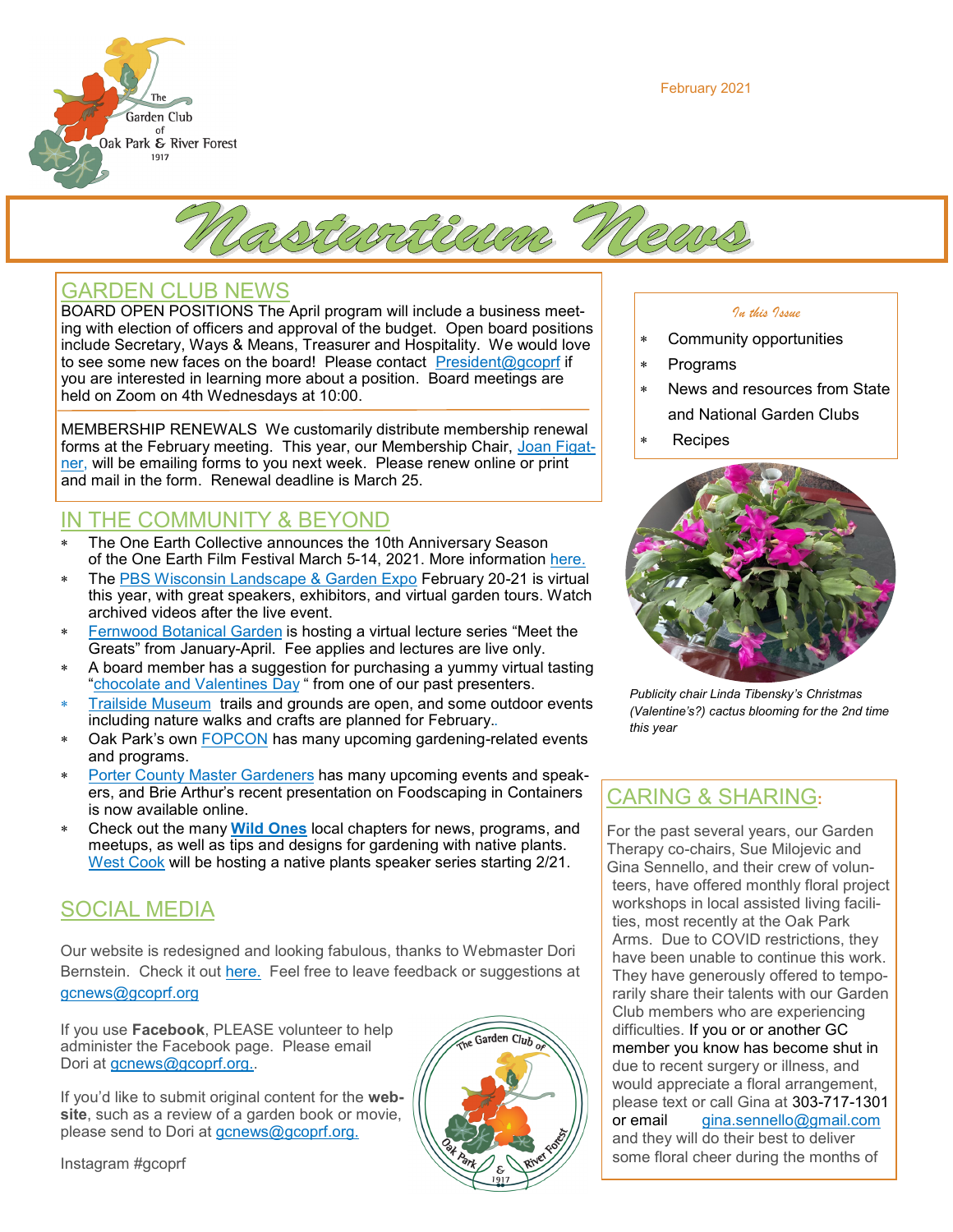# PROGRAMS

Be sure to join us for our monthly Zoom programs. Invitations will be emailed to all members before each meeting. Beginning with the February meeting, each member may invite one guest to our Zoom presentations. Just RSVP for 2 people to the program EVITE, and forward the Zoom link to your friend the day before the presentation.

Our January guest speaker, *Kent Taylor from the Chicago Chapter of the Climate Reality Project,* shared a fascinating slide show depicting the effects of over-consumption of energy resources on the world's environment and people. His handout to the right details some common-sense steps we can all take to reduce our environmental footprint.

#### February 10, 2021 NEXT UP!

#### *Jeannie Iseman – The Garden Works Project—"Caring for a Raised Bed Garden"*

Presenter will explain the basics of what you will need to establish a raised bed garden from the ground up. There are many benefits to a raised bed garden and the Garden Works Project will explain in detail why a raised bed garden will yield a productive harvest. The Project also constructs high-quality cedar raised beds that are for sale. [info@gardenworksproject.org](mailto:info@gardenworksproject.org)

#### March 10, 2021

#### *Glenn Grosch – "Starting from Seed"*

The program is focused on specific steps for success in starting from seed. Discussion includes plant selection, containers, planting mixes, watering, fertilizing, heat & light requirements and steps to disease control.

#### April 14, 2021

#### *Heather Prince – "By the Light of the Moon: An Evening Garden"*

Many of us can only enjoy our garden spaces in the evening after a busy day. We'll discuss garden design and delve into the many types of plants that add color and texture to dusk and beyond. [heather@fearlessgardening.net](mailto:heather@fearlessgardening.net)



 $\sim$ 

**BYOB, Bring Your Own Bags.** 

Use a reusable water bottle.

Install a rain barrel(s).

Stop use of pesticides. Seek organic remedies.

Use native plants in your yard.

Buy organic, locally produced food.

Limit your use of disposables.

Change your light bulbs LEDs now. (Don't wait for incandescents to burn out.)

Divert food scraps to an outdoor open bottom bin. Compost!

Take fewer + shorter showers + turn off the water while you suds up.

Use cold water for everyday loads<br>of laundry. It's just as effective!

Use a smart thermostat. Turn the temperature down when not home.

Assure your home has current recommended levels of insulation.

> Assure your home has a tight air seal via a blower test.

Reduce first of all. Reuse second. Recycle + do so throughout the house, not just in the kitchen.

Expand your recycling beyond the basics. Research at www.Earth911.org

Don't use faucet water at full blast. Better: use low flow faucets, toilet tanks + showerheads.

Use deep-rooted rain garden plants, especially if water collects.

Use vinegar instead of harmful chemical cleaners in your home.

Avoid wasted power: unplug appliances that are not in regular use.

**Eat less meat.** 

Resolve to fix things.

**Divest from fossil fuels.** 

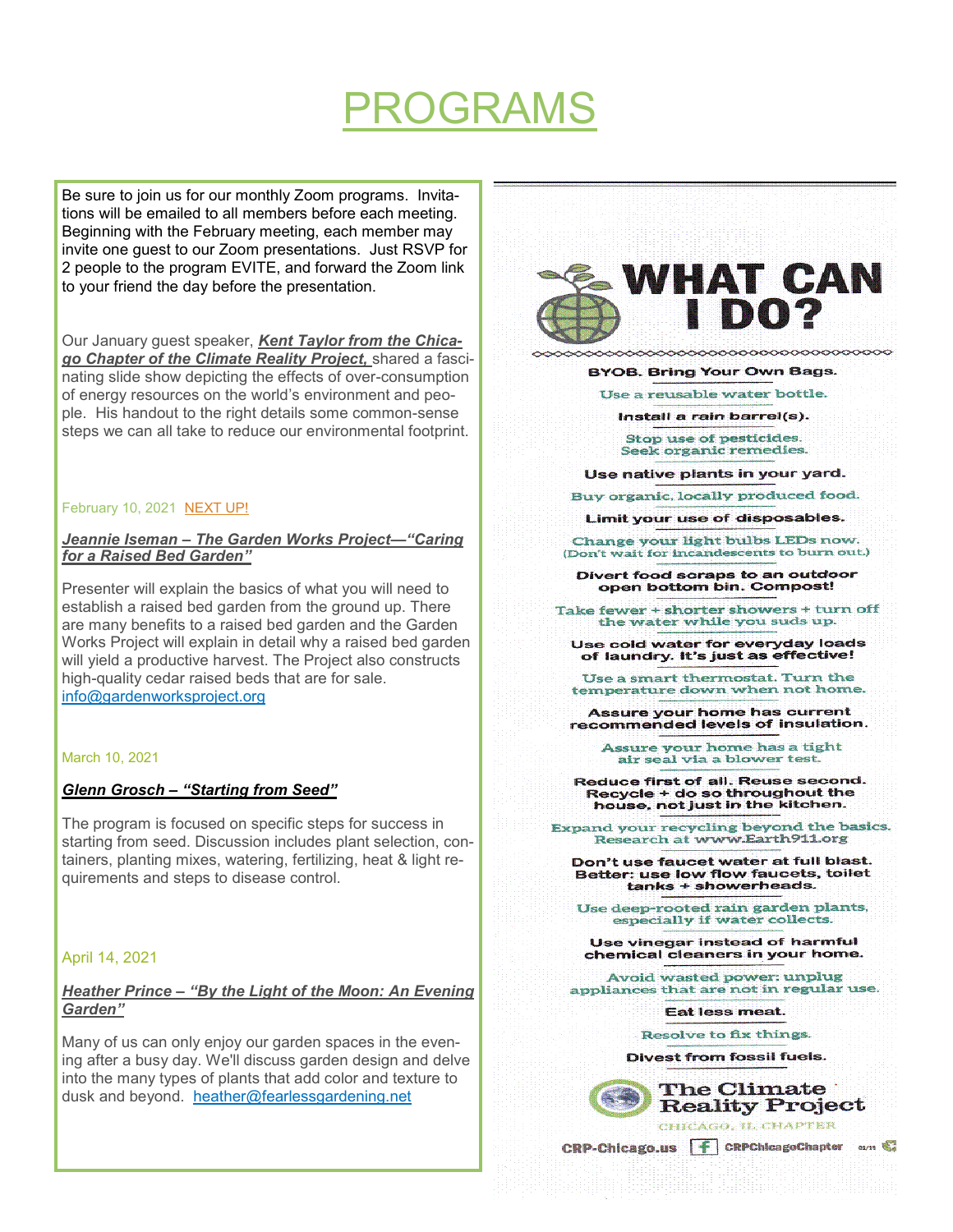## STATE AND NATIONAL GARDEN CLUB

#### *By Irene Williams, GCI Representative*

As winter continues and many are spending days safely at home, now is a good time to begin planning new additions to your garden and yards. We are encouraging everyone to partici-

• *Plant a tree*

- *Legacy of trees*
- *Garden Club online courses*
- *National newsletter and magazine*

pate in National Garden Clubs' two-year initiative "**Each One Plant One**" and plant a new tree. To choose the best native trees for your location, be sure to check the Illinois [DNR](https://www2.illinois.gov/dnr/conservation/Forestry/UrbanForestry/Pages/TRSelectionPlanting.aspx) for good information on selections and growing habits. Morton Arboretum as well as other sites can also help in your research. Be sure to let [Irene Williams](mailto:GaryIrene@att.net) know where, when and what type of tree was planted, and we will submit information to National.

Continuing our dedication to civic beautification, many may remember the Garden Club's own planting initiative, **Legacy of Trees**, that began in 2007 and concluded in 2017, to commemorate our milestone 100<sup>th</sup> anniversary. Developed by Board member Beth Kusak, the program, in cooperation with both villages, asked members to donate trees to be planted each year in Oak Park and River Forest leading up to the anniversary celebration. A total of thirteen trees were distributed throughout the villages, each with family names and tree horticultural identification engraved on a bronze plaque. A list of each tree and location as well as other plantings and beautification projects can be seen in the Club's history booklet.

Many in-person garden schools have been canceled, but fortunately National Garden Clubs is offering **[virtual courses](https://www.gardenclub.org/our-schools)** on many subjects, which broaden our opportunity to earn Garden Club certifications in **Environmental, Gardening, and Landscape Design.** Courses may be taken in any order, from any garden club. Upon completing a series of 4 courses in any of these topics you may become a garden club consultant with opportunities for further study, field trips, etc.

Along with school information, National is now offering its [National Garden](https://www.gardenclub.org/national-gardener-online)[er](https://www.gardenclub.org/national-gardener-online) magazine and [Keeping In Touch](https://www.gardenclub.org/keeping-touch) newsletter online. These are great reads with interesting stories and gar-

den information.

Before we gear up for Spring planting, it may be a good time to again focus on the **mission of Garden Club**, what it represents in our communities and what we would like to see in its future. As a member of the larger, global organization of garden clubs, we benefit from the extensive educational programs and projects they provide to promote the love of gardening, floral design and civic and environmental responsibility. With more than 200,000 members nationally and over 447 affiliates around the world, this incredible network of diverse cultures works diligently to bring sound environmental practices and beauty into our lives as well as to take on important projects that contribute beauty and sustainability of our world.

Whether it is encouraging us to compost, reduce the use of plastics or addressing the profound lack of potable water in Third World countries, garden clubs around the world are a quiet but compelling force for **responsible environmental stewardship.** With more than 100 members in our club alone, we are fortunate to have been an active part of this proud tradition for 104(!) years. And, with our continued contribution, we will be a vital part of our communities for years to come.

> *This tip from the current issue of Garden Glories - the app [Picture This](https://www.picturethisai.com/) is a helpful tool to identify plants.*



*New GC member John Egan's favorite plant for winter interest: Hellebore*